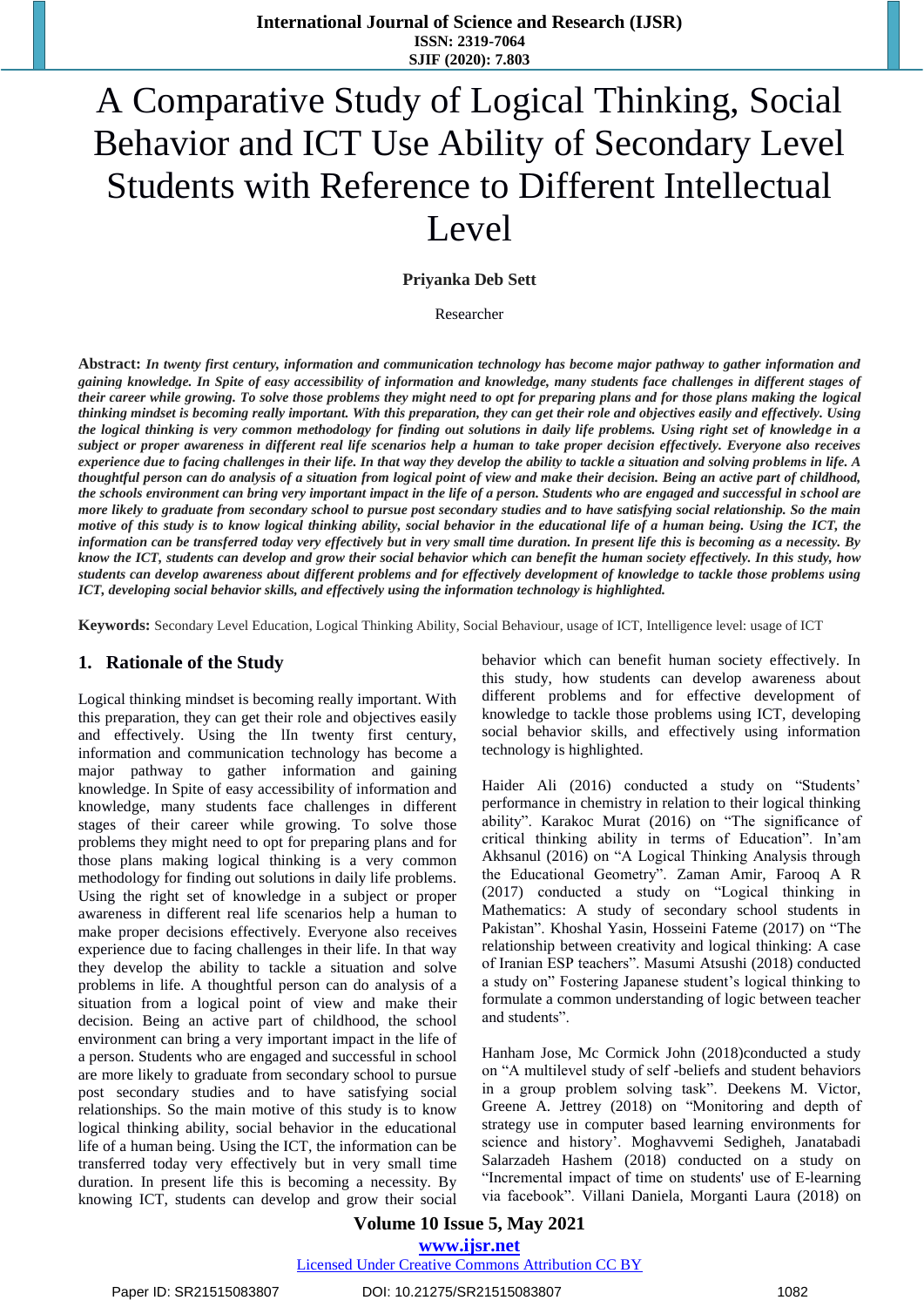### **International Journal of Science and Research (IJSR) ISSN: 2319-7064 SJIF (2020): 7.803**

"Students' acceptance of tablet Pcs in High schools: profiles and differences". The result shows a valid situation in the Italian schools despite the availability of and funding for the technologies. Vazquez Garcia Pablo Juan, Vergas Astorga Angelica Maria (2018) conducted a study to "Instructional strategies and information technologies used for supporting the undergraduate mathematics teaching process: scoping review protocol". Siddiqui Nadia, Ventista M. Ourania (2018) on "A review of school based interventions for the improvement of social emotional skills and wider outcome of education" (2018). Olivier. E and Archambault I (2018) conducted a study on "Boys' and girls' latent profiles of behavior and social adjustment in school". Samarrai Al Hosam, Saeed Noria (2018) on "A systematic review of cloud computing tools for collaborative learning".

As per the relevant research works, like the once mentioned above this becomes quite clear that this research approach is quite innovative and unique. Because

- 1) Any of those researches works the consolidated approach logical thinking, social behavior and ICT has not yet been considered.
- 2) Most research works used one or two variables in consolidation.
- 3) Some of the research work was also conducted abroad.
- 4) Till now no research has been done in the topic related with ICT, logical thinking and social behavior of secondary level students with reference of different intellectual level.

That's why this research work will create a new chapter in education.

### **Statement of the problem**

The researcher titled this problem as

### *"A Comparative Study of Logical Thinking, Social Behavior and ICT Use Ability of Secondary Level Students with Reference to Different Intellectual Level".*

### **Objective of the study**

*Present study aims at investigating following our objectives of the study:*

- 1) To study the level of intelligence of secondary level students.
- 2) To study the logical thinking ability of secondary level students with reference to their intellectual level.
- 3) To study the social behavior of secondary level students.
- 4) To study the using of Information and Communication Technology at secondary level students.
- 5) To know the relationship between logical thinking ability and social behavior of secondary level students.
- 6) To know the relationship between logical thinking and use of Information and Communication Technology of secondary level students.
- 7) To know the relationship between social behavior and Information and Communication technology of secondary level school.

### **Hypotheses to be tested**

The following hypotheses are proposed to be tested. Those hypotheses were made with reference to the above objectives..

- 1) There is no significant difference between logical thinking ability and intellectual level of secondary level students.
- 2) There is no significant difference between social behavior and their intellectual level of secondary level students.
- There is no significant difference between ICT use ability and their intellectual level at secondary level students.
- 4) There is no significant relationship between logical thinking ability and ICT use ability of secondary level students.
- 5) There is no significant relationship between logical thinking ability and social behavior of secondary level students.
- 6) There is no relationship between social behavior and ICT use ability of the secondary level students.

### **Delimitation of the study**

To make original and good work of research, the researcher will delimit this study on the following points -

- 1) This study will be conducted only on the students of secondary level students. (That is  $9<sup>th</sup>$  and  $10<sup>th</sup>$  class students).
- 2) For this study only the average and above average students of intelligence level will be selected.
- 3) In this study logical thinking, social behavior and uses of ICT by the students, only three variables will be studied.

### **Definition of Terms Used in the Study**

### **1) Secondary Level Education :**

Class IX and Class X are known as secondary level education.

### **2) Logical Thinking Ability**

According to Gates "Logical thinking is productive thinking where to solve a problem new methods are involved with the background of previous experiences". Logical thinking is a mental process where logic is important. Due to this logical thinking human beings are the best thinkers among all animals. Due to this logical thinking an individual makes a decision.

### **3) Social Behaviour**

Every human being is the eternal part of society. Human beings behave society to live in harmony. Every society follows its own rules and etiquette. Parents give the first hand lesson to a child to learn these social behaviors, and it helps the child to adapt to grow up in that society. Social behavior is defined as interactions among individuals, normally within the same species, that are usually beneficial to one or more of the individuals. In this study the social behavior of students indicates the behavior of students with peers, parents, teachers, adults of family and the society.

### **4) Usage of ICT**

Uses of ICT indicate the huge number of ICT uses by secondary school students. Today students use ICT to get different information regarding their curriculum. Therefore they use different types of gazette to get different information from the globe.

### **Volume 10 Issue 5, May 2021**

### **www.ijsr.net**

### Licensed Under Creative Commons Attribution CC BY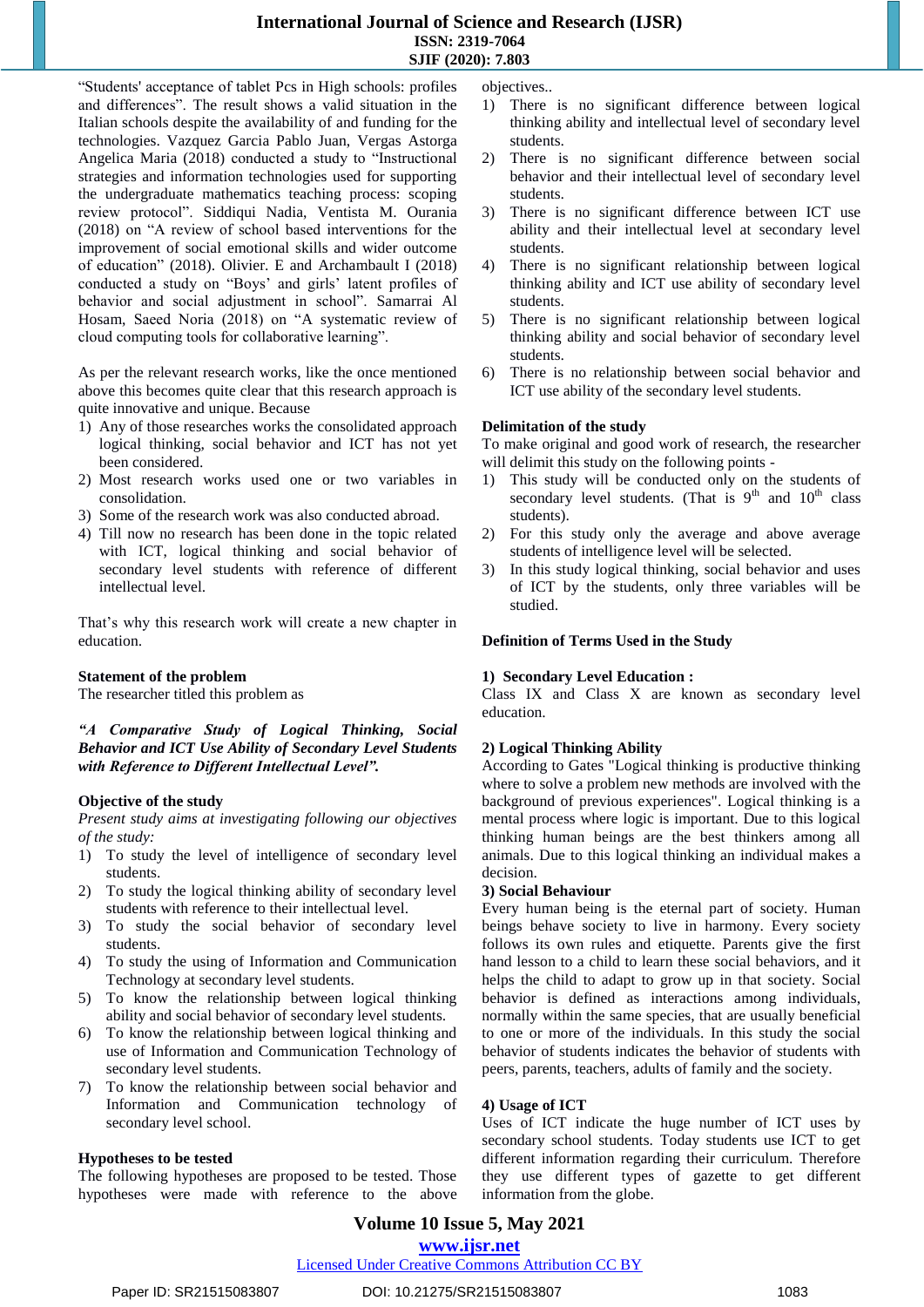### **5) Intelligence level**

In this study level of intelligence means the different groups of students on the basis of their intelligence level.

### **Research methodology**

Normative study methods will be used.

### **Population**

The study of senior secondary of South Delhi will be defined as population.

### **Sample and Sampling Method**

The researcher will select a sample of 400 secondary level students from South Delhi by the use of a random sampling method.

### **Variables of the study**

Following variables are in the study

- 1) Intellectual level
- 2) Logical thinking ability
- 3) Social behavior
- 4) Use of Information and Communication Technology (ICT)

### **Tools to be used**

The following tools will be used in the present study for collecting the data

- 1) For the measurement of intelligence .R.K Ojha and Roy Choudhary's "Verbal Intelligence Test" will be used.
- 2) For the measurement of logical thinking ability Sujit kumar and Sikha Tiwari's "Logical thinking test" will be used.
- 3) For the measurement of social behavior a selfconstructed tool will be used by the researcher.
- 4) For the measurement of ICT use ability a selfconstructed tool will be used by the researcher.

### **Data collection**

With the help of the above described tools the researcher will collect data from the different schools.

### **Analysis of data**

After collecting the data the score will be tabulated and appropriate statistical method will be used (as per nature of data).

### **Educational implication**

Every student has their own and different personality. As per different personality students have different logical thinking processes. This researcher tries to find out how a student can solve their own problems and what would be the proper behavior in the current scenario of life. Using logical capability, the students shall be developed to merge the gap in the time and mindset of social acceptance. As humans always try to solve problems from the past experience. Apart from how much knowledge the students have in ICT and how they can use it in real life, analyzing those aspects are also part of this research activity. In this thesis, how technology, logical thinking capability, social behavior gets affected is also being discussed. Also, different merit level students can utilize the resources of ICT to develop their mindset and personality is going to be discussed further.

For juvenile students, giving right direction to students in this open nature society is the most important aspect of this research work. This research aims to be a navigation model for these social requirements.

### **References**

- [1] Deekens M. Victor, Greene A Jeffrey(March2018).*Monitoring and depth of strategy use in computer based learning environments for science and history.* British Journal of Educational Policy. 88(1),63-79.
- [2] Haidar Ali (2016). *Students' Performance in Chemistry in rational to their Logical Thinking Ability.*  International Journal of Research,3(09),752- 761.https://edupediapublications.org/journals, http://internationaljournalofresearch.org/
- [3] Hanham Jose, Mc Cormick John (Jan-June2018).*A multilevel study of self-beliefs and student behaviors in a group problem -solving task.* The Journal of Educational Research. vol 3.no2.201-212
- [4] In'am Akhsanul(2016).*A Logical Thinking Analysis through the Euclidean Geometry.* Global Journal of Pure and Applied Mathematics, 12(1),1069- 1075.http://www.ripublication.com
- [5] Karakoc Murat (2016).*The Significance of Critical Thinking Ability in terms of Education.* International Journal of Humanities and Social Science, 6(7), 81- 84.www.ijhssnet.com
- [6] Khoshhal Yasin, Hosseini Fateme(2017).*The relationship between creativity and logical thinking: A case of Iranian ESP teachers.* International Research Journal of Teacher Eduation,3(1),36- 43.www.premierpublishers.org.
- [7] Masumi Atsushi (2018).*Fostering Japanese Students' Logical Thinking to Formulate A Common Understanding of LOGICS*
- [8] *Between Teachers and Students.* International Journal of Teaching, Education and Learning, 2(1),50- 67,https://dx.doi.org/10.20319/pijtel.2018.21.5067.
- [9] Moghavvemi Sedigheh \$ Janatabadi Salarzadeh Hashem(May2018).*Incremental impact of timeon students ' use of e-learning via Facebook.* British Journal of Educational Technology,49(3),560-573.
- [10] Ongcoy B. John Paul(2016).*Logical Reasoning Abilities of Junior High School Students in the Province of Cotabato, Philippines.* Asia Pacific Journal of Multidisciplinary Research, 4(4), 18- 21.www.apjmr.com
- [11] Olivier. E , Archambault I (Aug2018), *Boys' and girls latent profiles of behavior and social adjustment in school: Longitudinal links with later student behavioral engagement and academic achievement.* Journal of school psychology. 69(2018).24-44.
- [12] **S**amarraie Al Hosam, Saeed Noria (Sep2018).*A Systematic review of cloud computing tools for collaborative learning: opportunities and challenges to the blended learning environment".*Computer \$ education, An International Journal.124 (2018).77-91.
- [13] **S**iddiqui Nadia, Ventista M. Ourania (July2018).*A review of school based interventions for the improvement of social emotional skills and wider outcomes of education.* International Journal of

## **Volume 10 Issue 5, May 2021**

**www.ijsr.net** Licensed Under Creative Commons Attribution CC BY